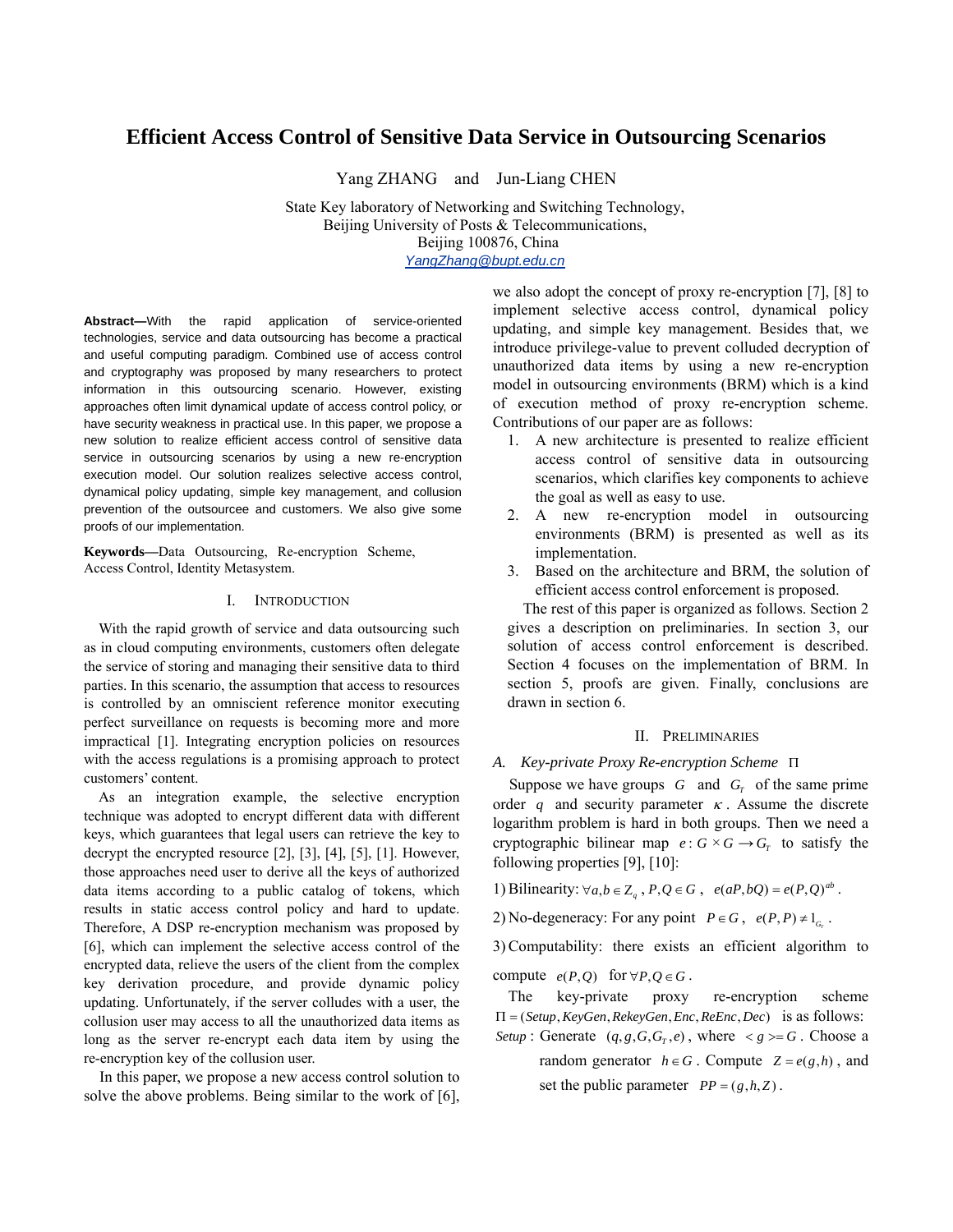*KeyGen* : Choose random values  $a_1, a_2 \in Z_q$  and set the public key as  $pk = (Z^a, g^{a_2})$  with secret key  $sk = (a_1, a_2)$ .

*ReKeyGen* : A user *A* with secret key  $sk = (a_1, a_2)$  can

delegate to a user *B* with public key  $(Z^{b_i}, g^{b_i})$  as:

- 1. Select random values  $r, w \in Z_q$ .
- 2. Compute

 $rk_{A\rightarrow B} = (R_1, R_2, R_3, R_4) = (g^{b_2(a_1+r)}, h^r, Z^{b_2w}, Z^w)$ 

*Enc* : To encrypt a message  $m \in G_T$  under public key  $pk_{A} = (Z^{a_{1}}, g^{a_{2}}),$  do:

- 1. Select a random value  $k \in Z_q$ .
- 2. Compute the ciphertext  $C = (\mu, \nu, \gamma) = (g^k, h^k, mZ^{a_k})$ .

*ReEnc*: Given a re-encryption key  $rk_{A\rightarrow B} = (R_1, R_2, R_3, R_4)$ and  $C = (\mu, \nu, \gamma)$ , do:

- 1. Verify the ciphertext is well-formed by checking :  $e(\mu, h) = e(g, v)$ . If this does not hold, output  $\perp$  and abort.
- 2. Otherwise, compute  $t_1 = e(R_1, v) = Z^{b_2 k(a_1 + r)}, t_2 = \gamma e(\mu, R_2) = mZ^{k(a_1 + r)}.$
- 3. Select a random value *w*′ .
- 4. Compute  $\alpha = t_1 R_3^{w'} = Z^{b_2(k(a_1+r)+ww')}$ ,  $\beta = t_2 R_4^{w'} = mZ^{k(a_1+r)+ww'}$ .
- 5. Output  $C_B = (\alpha, \beta)$ .

*Dec* : Given secret key  $(b_1, b_2)$ , decrypt  $C_B = (\alpha, \beta)$  as follows:

 $m = \beta/\alpha^{1/b_2}$ .

# *B. Enhanced Identity Metasystem*

The goal of an identity metasystem is to guarantee its users a simple, consistent experience. Its model has three roles: the **resource**, the **identity provider** (IdP) and the **identity selector system**. A resource is any system capable of authenticating users based on their information cards. The IdP issues information cards to user and provides authentication service. The identity selector system is a core component to handle messages between a resource and an IdP. A user can use the identity selector system to securely manage his information cards.

Fig. 1 illustrates the basic architecture of identity metasystem. The identity selector system is main part of the metasystem model. The underlying is backup services such as local IdP, Secure Storage, and Card Sync. Such identity metasystems include Microsoft Cardspace [11], [12] and Novel Bandit project [13].

A personal identity metasystem often runs on her trusted

device. The device can operate as a self-issued identity provider. The identity selector can run on an untrusted terminal. For the ever-increasing service and data outsourcing, identity metasystems are enhanced with access control service such that the outsourcer can decide who has the privilege of access to her sensitive data stored by the outsourcee.



Figure 1. Architecture of Identity Metasystem

### III. ACCESS CONTROL SOLUTION

In this section, we first describe the basic re-encryption model (BRM) which specifies how to use re-encryption scheme Π in outsourcing environments. Then, based on BRM and enhanced identity metasystems, the architecture of our solution is presented. Finally, the solution of efficient access control enforcement is given to realize the control of sensitive data dissemination.

# *A. Basic Re-encryption Model in Outsourcing Environments*

The basic re-encryption model (BRM) describes how to use re-encryption scheme  $\Pi$  in outsourcing environments, where encryption keys are integrated with access control policies. If the customer *B* is legal user, the outsourcee *P* sends her the re-encrypted data, and the owner *A*  computes for her some privilege-value which can be used in the decryption algorithm with the secret key of  $B$ . BRM consists of five algorithms as follows:

1. *Encrypt*: The owner *A* encrypts sensitive data and sends to the outsourcing *P* .

- 2. *RekeyGen* : When the outsourcee *P* need re-encrypt the selected sensitive data from her storage for a customer *B,* the owner *A* computes the re-encryption key and sends it to *P* .
- 3. *ReEncrypt* : *P* re-encrypts the sensitive data selected from her storage according to the request of the customer *B* and sends the re-ciphertext to *B* .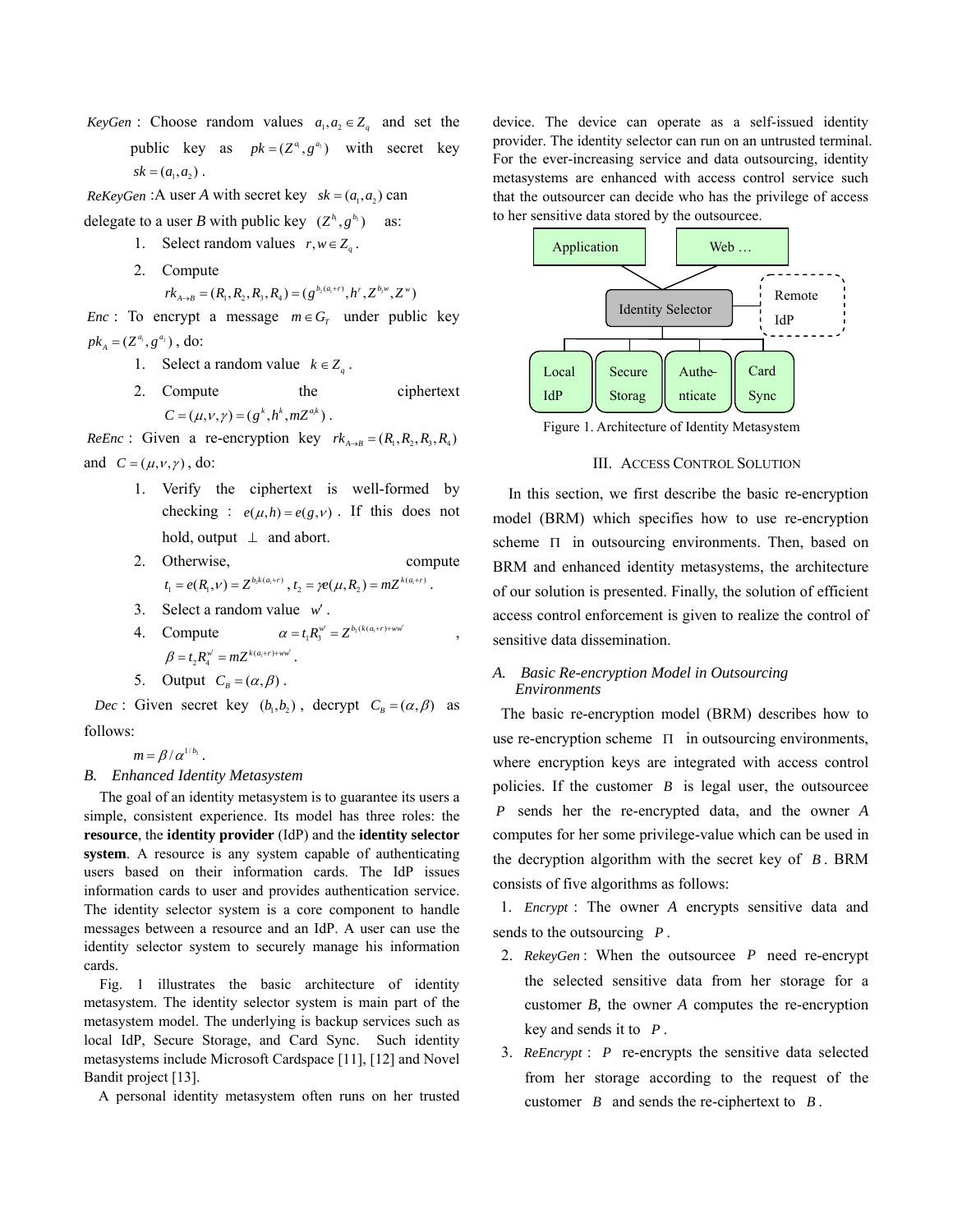

Figure 2. The Architecture of ReAC

- 4. *CalculatePrivilege* : The owner *A* calculates the privilege-value according to the requested data and the identity of  $B$ , and sends it to  $B$ .
- 5. *Decrypt* :  $B$  decrypts the re-ciphertext to get the sensitive data with her secret key and the privilege-value.

### *B. The Architecture of Our Solution*

In order to efficiently manage access control of sensitive data in outsourcing scenarios, we propose a re-encryption-based access control solution (ReAC). Participants in this solution include a data owner *A* (a natural person or a company), a data outsourcee *P,* and a customer *B. A*  encrypts her sensitive data and sends it to *P*. *P* stores and manage these encrypted data. *B* accesses some parts of these data from *P*. Each participant lies in her own security domain such as owner domain, outsourcing domain and customer domain. For each end user, enhanced identity metasystem is equipped, which supports easy-to-use, consistent experience, security transparency, and access control in outsourcing scenarios.

Figure 2 illustrates our solution architecture which includes three security domains: an owner domain, an outsourcing domain and a customer domain. Each security domain has key entities with respect to our access control solution as follows.

1. There exits enhanced identity metasystem in the owner domain and customer domain.

- AC service. The access control service (AC service) in the owner domain is charge of managing access to the outsourced sensitive data, i.e. it inserts, updates, deletes items in the access control policy table (AC Table) of the outsourcing domain.
- Local IdP. The local identity provider service (IdP) issues/exchanges security tokens and makes identity claims in issued security tokens.

# 3. **Outsourcing Domain**

- Data Service. The data service provides interface to read and write encrypted sensitive data. When the customer *B* makes a request, the service verifies the privilege of *B* according to the AC Table and invokes the encrypt-service to re-encrypt the encrypted data.
- Encrypt-service. The encrypt-service re-encrypts the encrypted data with the re-encryption key of *B.*
- AC Table. The access control policy table (AC Table) stores user's access matrix as table 1 where ind1 and ind2 denote as the indicators of sensitive data item, B1 and B2 denote as customers, PV denotes as privilege-value, and digital "0" means the customer has not right to access this data item.

# 2. **Owner Domain**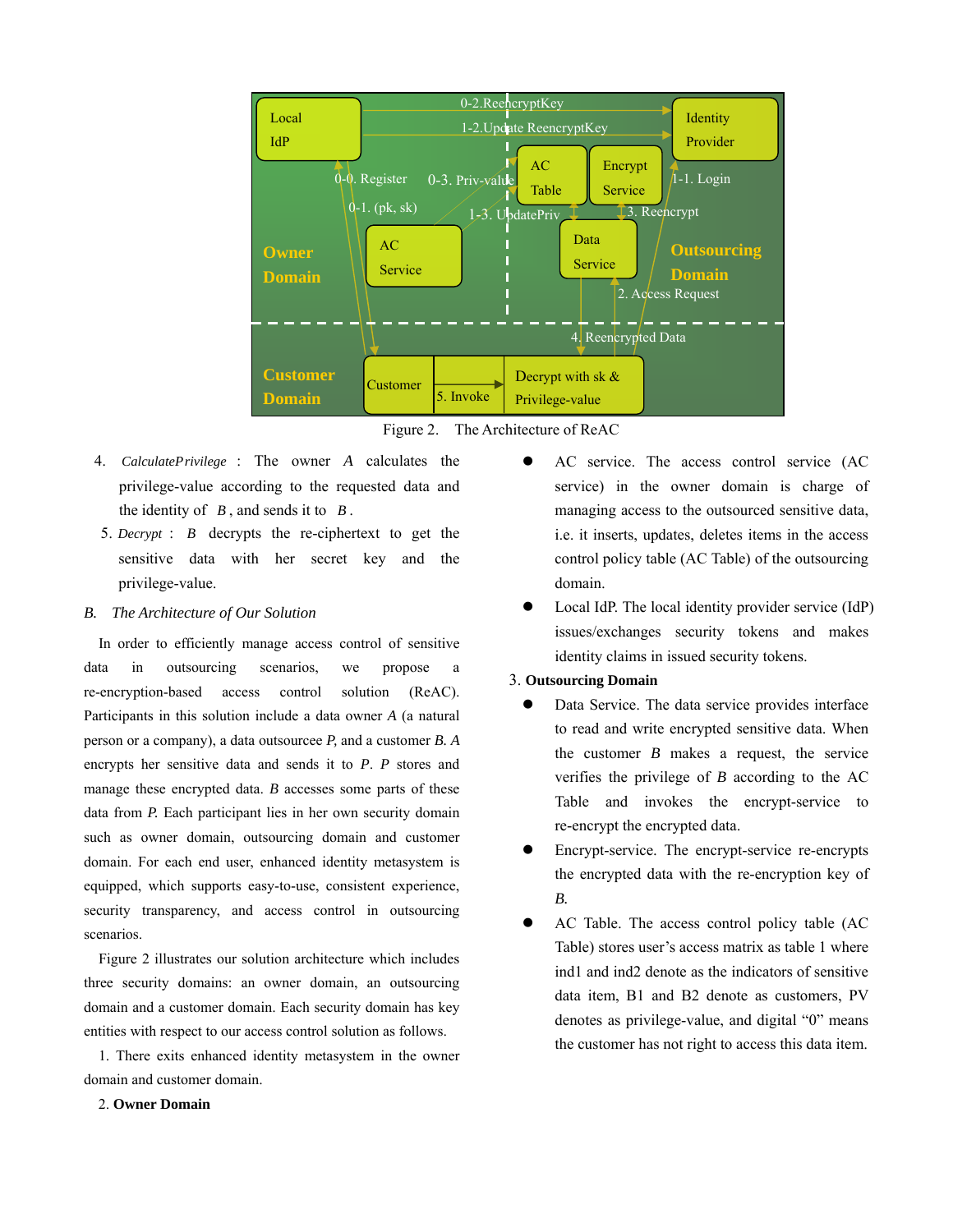|                | Ind <sub>1</sub> | Ind <sub>2</sub> |  |
|----------------|------------------|------------------|--|
| B1             | PV               | וו               |  |
| B <sub>2</sub> |                  | PV               |  |
|                |                  |                  |  |

Identity Provider. As Local IdP.

The followings are some description of Fig. 2 in order: 0-0. The customer *B* registers herself to the Local IdP in the owner domain.

- 0-1. The Local IdP returns a public/private key pair  $(pk_B, sk_B)$  to *B* while the owner *A* has another public/private key pair  $(\mathit{pk}_A, \mathit{sk}_A)$ .
- 0-2. The Local IdP computes a re-encryption key for *B*  according to  $(pk_B, sk_B)$  and  $(pk_A, sk_A)$ , and sends the re-encryption key and *B's* public key to the outsourcee *P*.
- 0-3. The AC service computes the privilege values (Priv-value) for *B* and invokes the AC Table service to insert an AC (Access Control) record of *B* into the AC Table of *P*.
- 1-1. Before it can access the sensitive data of *A*  outsourced in *P*, *B* single signs on the Identity Provider of *P*. If the authentication is successful, the identity provider returns access security tokens to *B*.
- 1-2. After the login of *B*, the Local IdP may refresh the re-encryption key for *B*.
- 1-3. After the login of *B*, the Access Service may refresh the privilege of *B* because of the change of re-encryption key or modification instructions. It modifies the AC Table of  $P$  to update privilege values for *B*.
- 2. *B* makes request to access some sensitive data using the access tokens.
- 3. The Data Service checks the AC Table. If *B* has the privilege to access the sensitive data, the service invokes the encrypt-service to re-encrypt the encrypted data.
- 4. The Data Service returns the re-encrypted data and the corresponding privilege-value of *B* to *B*.
- 5. *B* decrypts the re-encrypted data to get the sensitive data with her secret key and the privilege-value.

# *C. Efficient Access Control Enforcement*

According to the architecture, efficient access control can be achieved in outsourcing scenarios as follows, where re-encryption key table is stored as in table 2.

|                | Rekey |
|----------------|-------|
| B1             | Key1  |
| B <sub>2</sub> | Key2  |
|                |       |

Table 2. Re-encryption key Table

- **Preparative phase 1**: The data owner *A* encrypts her sensitive data. She can choose two policies to encrypt it. That is to say, the data is directly encrypted with the asymmetric key  $pk_A$  of *A*, or the items of the data are encrypted with symmetric keys and the symmetric keys are encrypted with the asymmetric key  $pk_A$  of *A*. The encrypted data and the possible encrypted symmetric keys are stored by the outsourcee *P*.
- **Preparative phase 2**: The Local IdP of *A* issues a public/private key pair  $(pk_B, sk_B)$  for each customer *B*. At the same time, the RekeyGen algorithm in BRM is used to generate a re-encryption key which is stored by *P* as in Table 2.
- **Policy Processing:** Although the access control policy table is stored by *P*, the policy is constructed by *A*. For a customer *B*, the AC service of *A* uses the CalculatePrivilege algorithm in the BRM to compute *B*'s her privilege-value and update the AC Table with the privilege-value.
- **Verification phase:** Verify whether the requesting B has the privilege to access the data items she requests. If she does, P continues the process, or else terminates the process.
- **Retrieving phase:** Encryption-service retrieves the re-encryption key of *B* from the re-encryption key table.
- **Re-encryption phase:** Encrypt-service adopts the algorithm in BRM to re-encrypt the *ReEncrypt*encrypted data with the retrieved re-encryption key. According to the type of encryption of data (asymmetric or symmetric), an appropriate re-encryption procedure is adopted which is described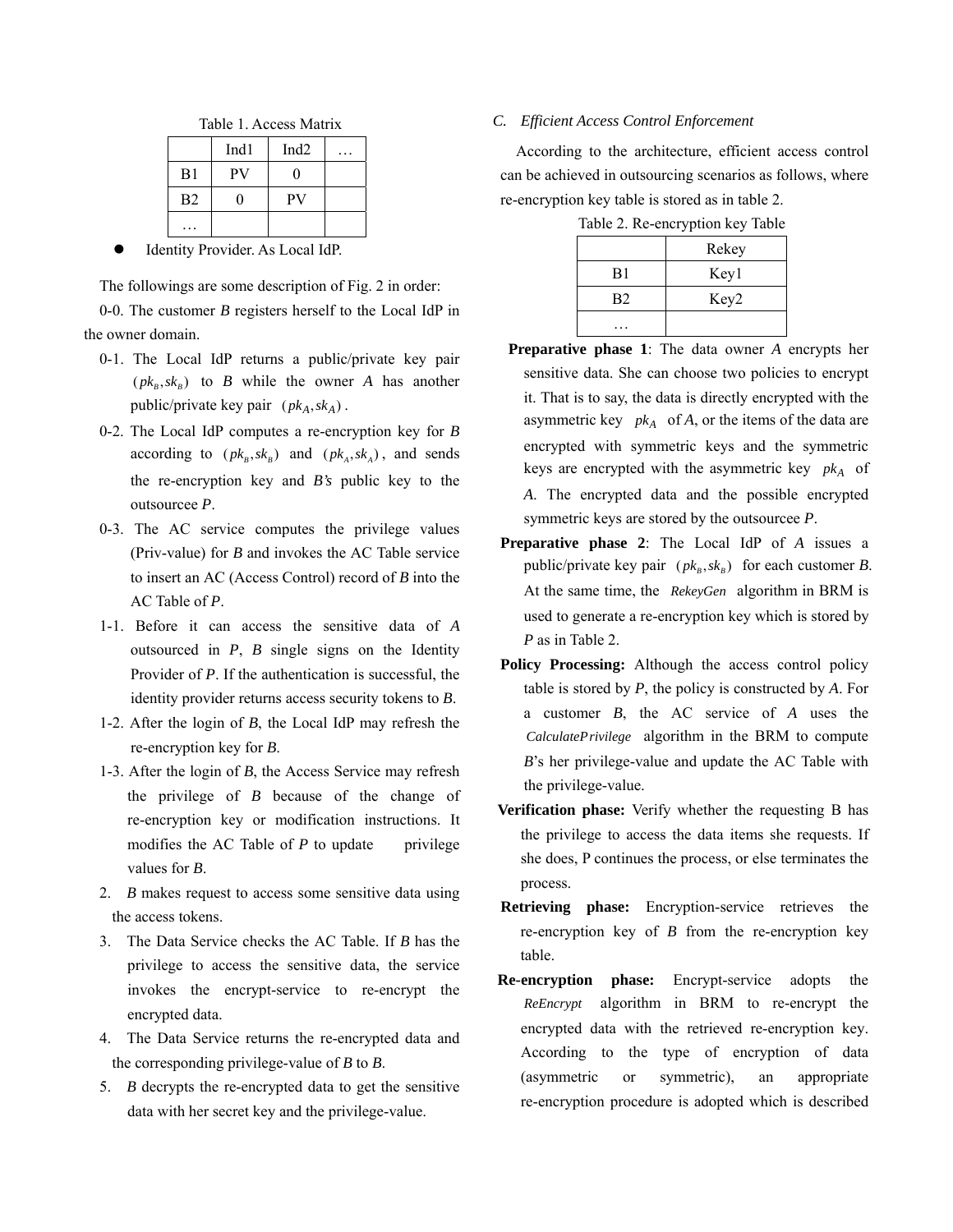in Section 4. The re-encrypted data is returned to *A*  who uses the *Decrypt* algorithm in BRM to get the sensitive data.

# IV. IMPLEMENTATION OF BASIC RE-ENCRYPTION **MODEL**

### *A. Using Asymmetric Encryption on Sensitive Data*

When the sensitive data is directly encrypted with the asymmetric public key of the owner *B*, the BRM is implemented as follows.

- 1. *Encrypt* : For the sensitive data  $m$ , the owner A encrypts it using the asymmetric encryption algorithm in the re-encryption scheme Π , i.e. *A*  selects a random value  $k$  to encrypts  $m$  with her public key :  $C_s = Enc_{pk_A}(m)$ . *A* sends  $(Ind<sub>m</sub>, C<sub>s</sub>)$  to the outsourcee *P* who stores and manages  $(Ind_m, C_s)$  for *A*, where  $Ind_m$  indicates m such as a index of  $m$  or a keyword on  $m \cdot A$ herself stores  $(Ind<sub>m</sub>, k)$ .
- 2. RekeyGen: After invoking ReKeyGen algorithm in  $\Pi$ , *A* gets  $ReKey = (B, (r, w), (R_1, R_2, R_3, R_4))$ for customer *B* and computes  $ReKey' = (R_1, R_2', R_3, R_4) = (R_1, h, R_3, R_4)$ . A  $sends$   $ReKey'$  to  $P$  as the re-encryption key of  $B$ and stores  $(B, (r, w))$  herself.  $=(B,(r,w),(g^{b_2(a_1+r)},h^r,Z^{b_2w}=e(g,h)^{b_2w},Z^w=e(g,h)^w)$
- 3. *ReEncrypt* : As in Π , *P* computes  $C_R = (\alpha, \beta) = ReEnc(C_s)$  sends  $C_R$  to B.
- 4. *CalculatePrivilege* : Based on the  $Ind_m$  of the requested data and the identity of  $B$ ,  $A$  gets  $(Ind<sub>m</sub>, k)$  and  $(B,(r, w))$ . Then, *A* calculates *Privilege* – *value* =  $h^{kr-k}$  and sends it *P*.
- 5. *Decrypt* : Given  $C_R$ , *B* decrypts the ciphertex  $C_R = (\alpha, \beta)$  with her secret key  $(b_1, b_2)$  and the privilege-value:  $m = e(g, Privilege-value) \beta/\alpha^{b_2}$ .

The correction of this implementation can be illustrated as follows.

$$
Encryptionity: C_s = Enc_{pk_A}(m) = (\mu, v, \gamma) = (g^k, h^k, mZ^{a,k})
$$

$$
ReEncrypt: CR = (\alpha, \beta) = ReEnc(Cs)
$$

$$
(R1, R2, R3, R4) = (gb2(a1+r), h, Zb2, w, Zw)
$$

$$
t_1 = e(R_1, v) = Z^{b_2 k(a_1 + v)}, t_2 = \gamma e(\mu, R_2) = m Z^{ka_1 + k}.
$$
  
\n
$$
\alpha = t_1 R_3^{w'} = Z^{b_2 (k(a_1 + r) + w w'}, \quad \beta = t_2 R_4^{w'} = m Z^{ka_1 + k + w w'}.
$$

*Decrypt* :

 $e(g, P{\text{rivile}}ge - {\text{value}})$  $\beta / \alpha^{b_2} = e(g, h^{k r - k}) \beta / \alpha^{b_2} = Z^{k r - k} m Z^{k - k r} = m$ 

# *B. Using Symmetric Encryption on Sensitive Data*

When the sensitive data is encrypted with symmetric keys selected by *B*, the BRM is implemented as follows.

1. *Encrypt* : For the sensitive data  $m$ , the owner A first encrypts it using symmetric encryption algorithm with a symmetric key  $K_{sym}$ :

 $C_s = SymE_{K_{sym}}(m)$ . Then *A* encrypts  $K_{sym}$  using the

asymmetric encryption algorithm in the re-encryption scheme Π, i.e. *A* selects a random value *k* to encrypt  $K_{sym}$  with her secret key :  $C_k = Enc_{pk_A}(K_{sym})$ . *A* stores  $(Ind_m, k, K_{sym})$  where *Ind<sub>m</sub>* indicates *m* such as a index of *m* or a keyword on  $m$ . A sends  $(Ind_m, C_s, C_k)$  to the outsourcee *P* who stores and manages  $(Ind_m, C_s, C_k)$  for A.

- 2. *RekeyGen* : After invoking *ReKeyGen* algorithm in  $\Pi$ , *A* gets  $ReKey = (B,(r,w),(R_1,R_2,R_3,R_4)))$ for customer *B* and computes  $=(B,(r,w),(g^{b_2(a_1+r)},h^r,Z^{b_2w}=e(g,h)^{b_2w},Z^w=e(g,h)^w)$  $ReKey' = (R_1, R_2', R_3, R_4) = (R_1, h, R_3, R_4)$ . *A sends ReKey'* to *P* as the re-encryption key of *B* and stores  $(B, (r, w))$  herself.
- 3. *ReEncrypt* : As in Π , *P* computes  $C_1 = (\alpha, \beta) = ReEnc(C_k)$ ,  $C_1' = Enc_{pk_k}(K'_{sym})$  where  $K'_{sym}$  is symmetric key selected by *P*. Then, *P* computes  $C_2 = SymE_{K'_{sym}}(C_s)$  and sends
	- $(C_1, C'_1, C_2)$  to *B*.
- 4. *CalculatePrivilege* : Based on the *Ind<sub>m</sub>* of the requested data and the identity of  $B$ ,  $A$  gets  $(Ind<sub>m</sub>, k, K<sub>sym</sub>)$  and  $(B, (r, w))$ . Then, A calculates

 $Privatege-value = h^{kr-k}$  and sends it *P*.

5. *Decrypt* : Given  $(C_1, C'_1, C_2)$  *B* decrypts the ciphertext  $C_1 = (\alpha, \beta)$  with his secret key  $(b_1, b_2)$